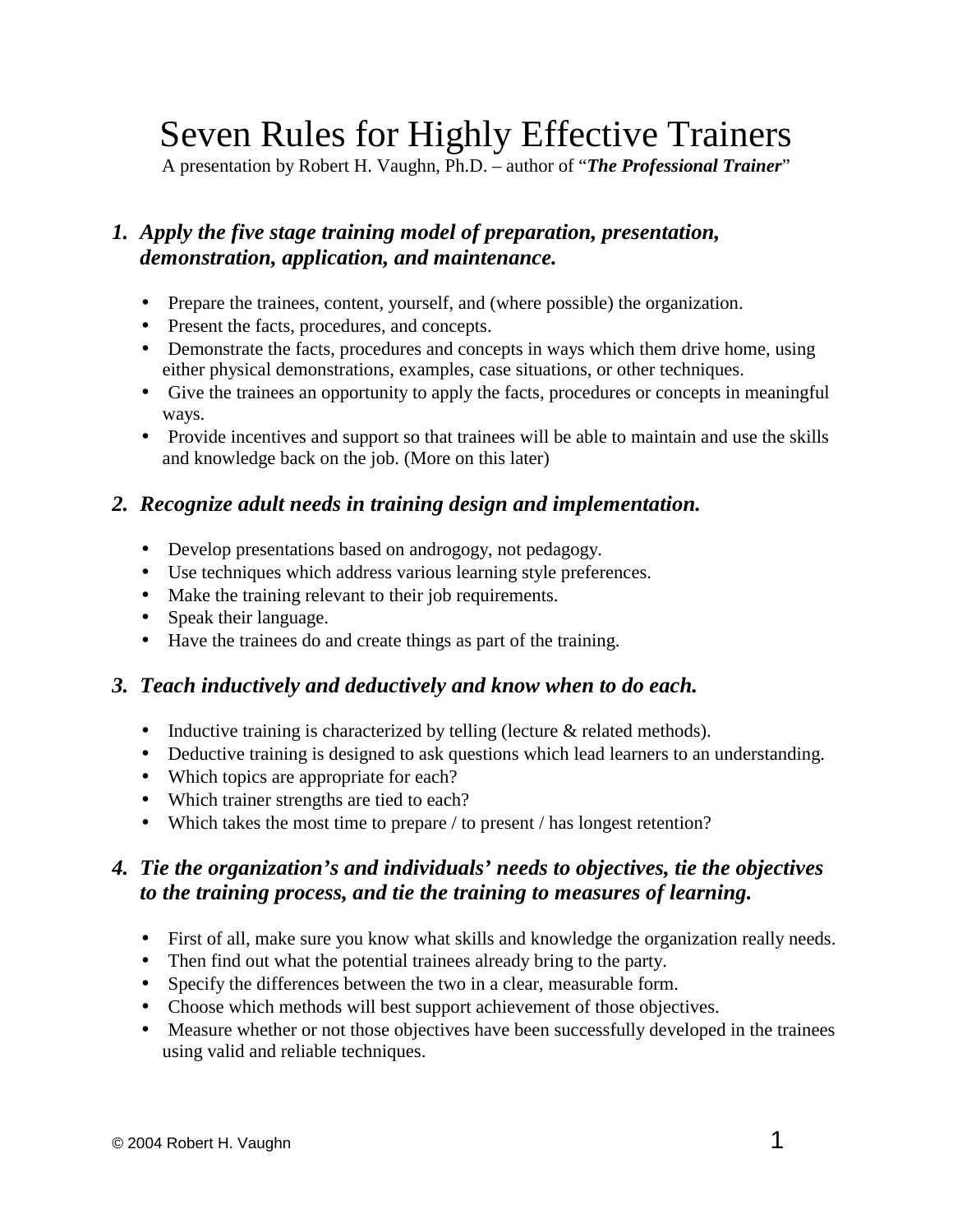#### *5. Avoid information overload through appropriate use of stimulus response feedback links and appropriately sequencing and dividing training content.*

- Stimulus is anything you tell or show the learner; Response is a check to find out if the learners (a) heard, (b) understood, (c) accepted, and (d) can apply the knowledge or skill; and Feedback is confirmation to the trainees that they've "got" it.
- Questions such as: "Are there any questions?" or "Do you understand?" or "Does anybody here ….?" are not SRF questions; SRF's must relate to the training content.
- Break up the material into SRF links at least every seven or eight minutes.
- Consider appropriate methods for sequencing learning experiences.
- Use distributed learning when you can, rather than concentrated one-shot sessions.

#### *6. Get a high level of participation from all trainees.*

- Use non-threatening questioning techniques.
- Use groups of two, three or more.
- Have people all answer simple questions, or write answers down so you can check them, or ask for a show of hands on different issues.
- Manage group discussions effectively.

#### *7. Develop organizational relationships which will support effective transfer of training.*

- Strive to be part of the organization's problem solving group, rather than someone who is called to just implement the training.
- Work with supervisors to determine needs and insure relevance of the training by such means as developing training contracts, providing preview sessions for managers, etc.
- Visit the workplace frequently before and after training to verify such things as the equipment and conditions to which the trainees will be returning.
- Develop (or have the trainees develop as part of the training) take-aways which they can use back on the job such as checklists, handouts, forms, small tools, and other aids.
- Use other techniques to encourage application such as secret shopper programs or contests to reward application of training on the job, newsletters, alumni groups, etc.

Dr. Robert H. Vaughn, author of *The Professional Trainer,* has personally worked with more than 2,500 people over the years to help develop their training skills. He's created training programs and materials used by such diverse organizations as The U.S. Air Force's Air Training Command and The American Management Associations, among others. As a consultant for divisions of several large organizations, a speaker at local, regional and national conferences, and a faculty member at several different colleges, Dr. Vaughn knows the world of business and the business of training. Both his masters' thesis and doctoral dissertation related to training in business. He has conducted training programs for nearly 100 different corporations and professional associations, mostly focusing on writing, supervision, and training skills.

Dr. Vaughn is a three-time president and twelve year board member of the 400 member Greater Cleveland Chapter of ASTD (formerly the American Society for Training and Development), and received the 2002 Distinguished Faculty Service Award from Lakeland Community College in Ohio where he is a Professor of Management and former Dean of Business. He earned Beta Gamma Sigma recognition in his doctoral work, and is listed in Who's Who in Business and Industry.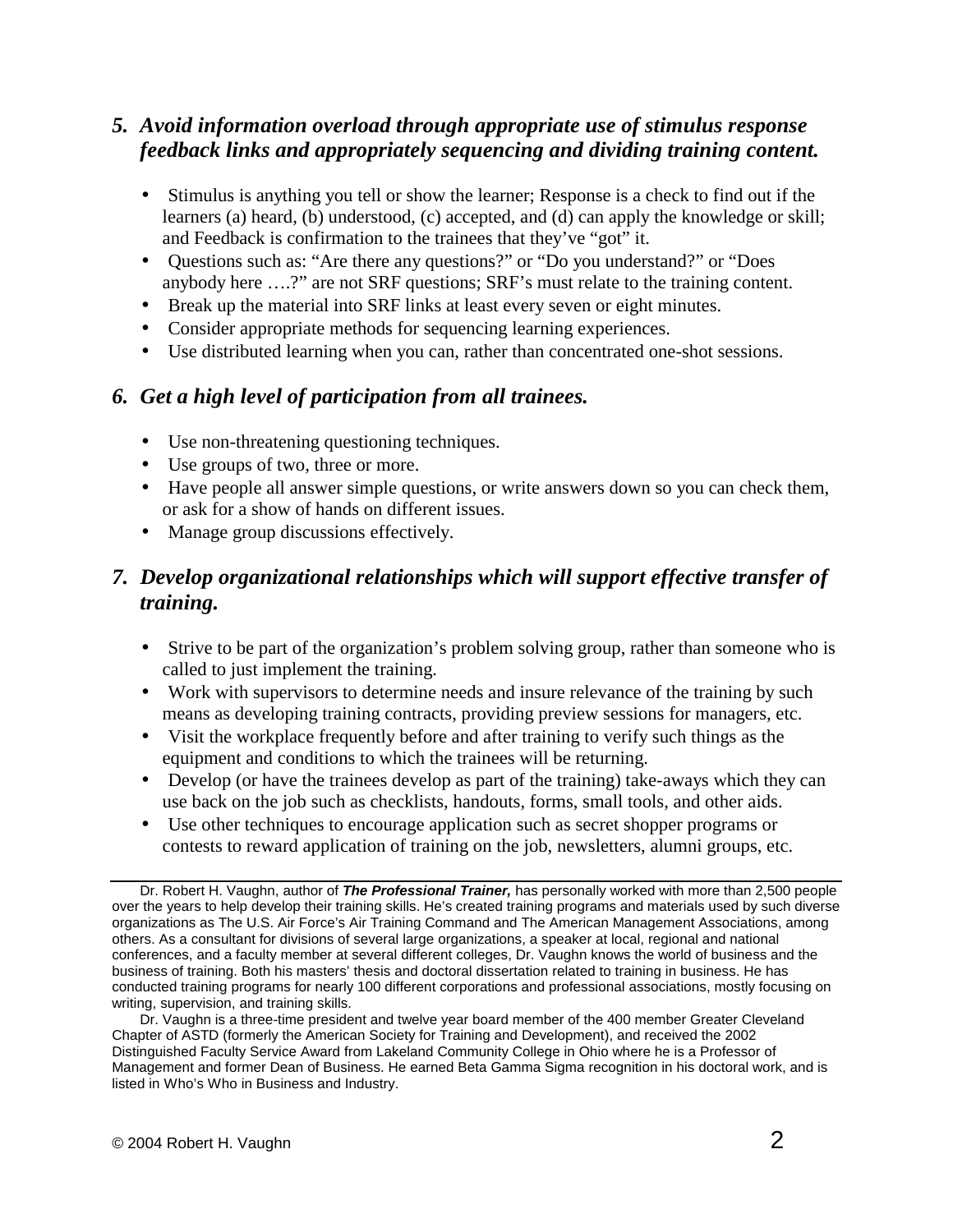### *Typical Major Differences Between Teaching College and Providing Organizational Training*

| <b>Consideration</b>                                 | <b>College Teaching</b>                                                                                                                                                           | <b>Organizational Training</b>                                                                                                                           |  |
|------------------------------------------------------|-----------------------------------------------------------------------------------------------------------------------------------------------------------------------------------|----------------------------------------------------------------------------------------------------------------------------------------------------------|--|
| <b>Trainer credentials</b>                           | Academic – often only academic.<br>Some colleges, especially two-year<br>& teaching schools, will also<br>consider work experience and skills<br>in interpersonal communications. | Skill or knowledge in relevant<br>subject regardless of academic<br>achievement; also skill in<br>interpersonal communications will<br>be more critical. |  |
| Course content                                       | Usually broad & theoretical. Certain<br>fields such as computers may also<br>have practical element.                                                                              | Focused & application oriented.<br>Deals mostly with facts &<br>procedures; only rarely with<br>concepts.                                                |  |
| Objective levels<br>(using "training"<br>categories) | Normally knowledge based (level<br>2); occasionally skill based (level 3).<br>Job performance (level 4) is usually<br>only peripheral issue.                                      | While they often include levels 2 &<br>3, Job performance (level 4) is the<br>outcome of most concern.                                                   |  |
| Time basis                                           | Usually lock step & tied to a<br>semester or quarter system.                                                                                                                      | Typically short-term; more self-<br>paced; new groups start as needed.                                                                                   |  |
| Grading system                                       | "A" through "F".                                                                                                                                                                  | Usually pass-fail; many programs<br>not graded at all. Some are<br>proficiency-based.                                                                    |  |
| Common<br><b>Presentation Style</b>                  | Lecture & other inductive forms,<br>though cases and lab applications<br>are becoming more common.                                                                                | Often uses more participative<br>experiences in training; hands on<br>(especially in OJT).                                                               |  |
| Student unit                                         | Individual; working together is<br>probably considered cheating.<br>"Client" is individual student.                                                                               | Group learning is much more<br>common. "Client" is the organization<br>in which the trainee works.                                                       |  |
| Training materials                                   | Comprehensive textbooks & outside<br>research materials.                                                                                                                          | Company materials & trainer-<br>designed materials. Only rarely are<br>books used.                                                                       |  |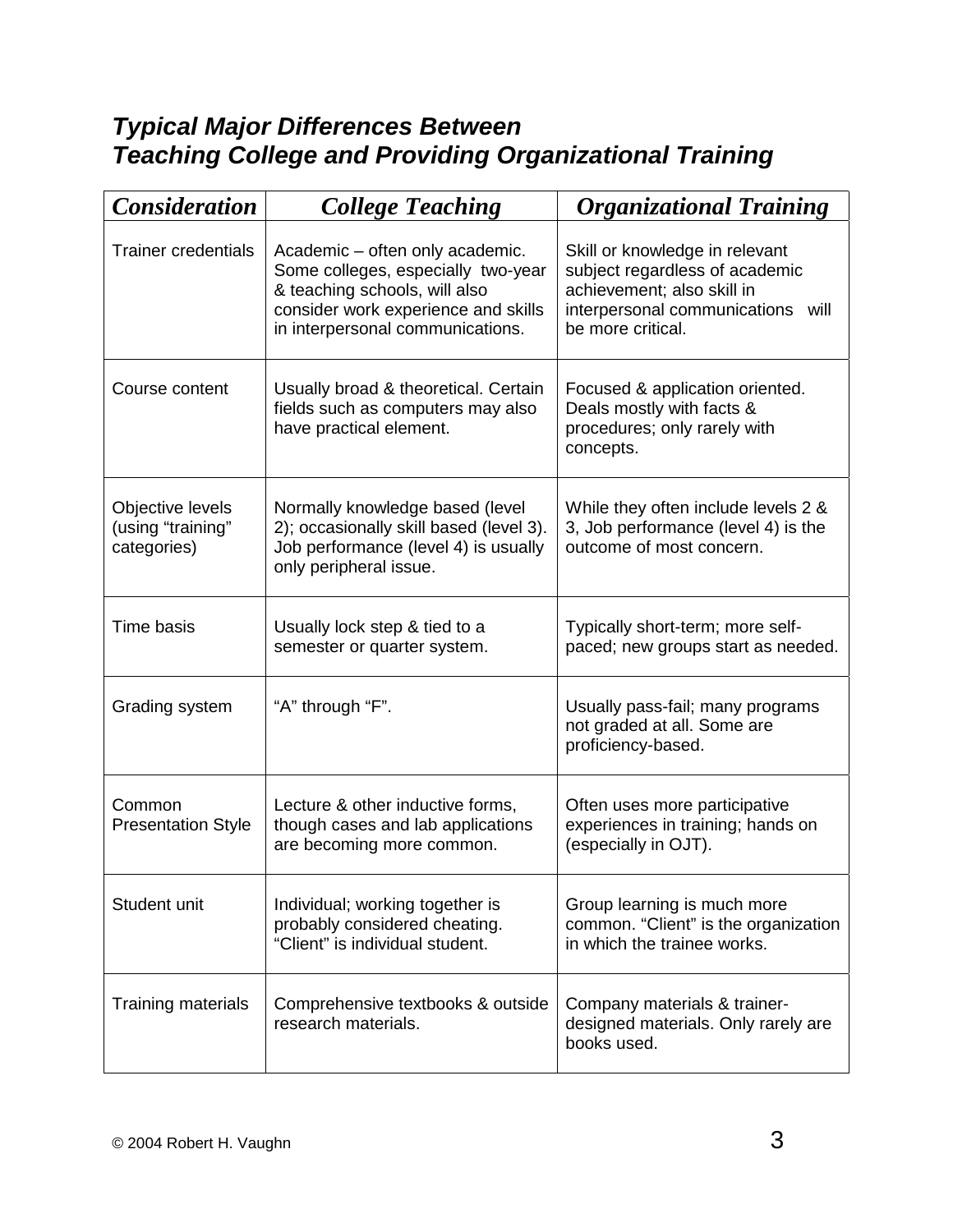# The five stage Learning Model

| Preparation                                                                                                                          | Presentation<br>(Tell)                                                                                                                   | Demonstration<br>(Show)                                                                                                                                                 | Application<br>(Do)                                                                                                                                  | Maintenance                                                                                                                             |
|--------------------------------------------------------------------------------------------------------------------------------------|------------------------------------------------------------------------------------------------------------------------------------------|-------------------------------------------------------------------------------------------------------------------------------------------------------------------------|------------------------------------------------------------------------------------------------------------------------------------------------------|-----------------------------------------------------------------------------------------------------------------------------------------|
| Prepare the:<br>Content &<br>materials<br>Trainer<br>(Yourself)<br><b>Trainees</b><br>And the<br>organizati<br>on, where<br>possible | Present the<br>appropriate:<br>Facts<br>Procedures<br>Concepts<br>in ways which<br>effectively<br>drive them<br>home to the<br>trainees. | Show how the facts,<br>procedures or<br>concepts are<br>relevant to trainees<br>Physical<br>demonstrat<br>ions<br>Examples<br>Case<br>situations<br>Other<br>techniques | Give people a<br>chance to try out the<br>facts, procedures or<br>concepts<br>Hands on<br>for skills<br><b>Simulations</b><br>Role plays<br>$-$ Etc. | Provide incentives<br>and support so<br>trainees will be<br>able to maintain<br>and use the skills<br>and knowledge<br>back on the job. |
| How will you do this for your training program?                                                                                      |                                                                                                                                          |                                                                                                                                                                         |                                                                                                                                                      |                                                                                                                                         |
|                                                                                                                                      |                                                                                                                                          |                                                                                                                                                                         |                                                                                                                                                      |                                                                                                                                         |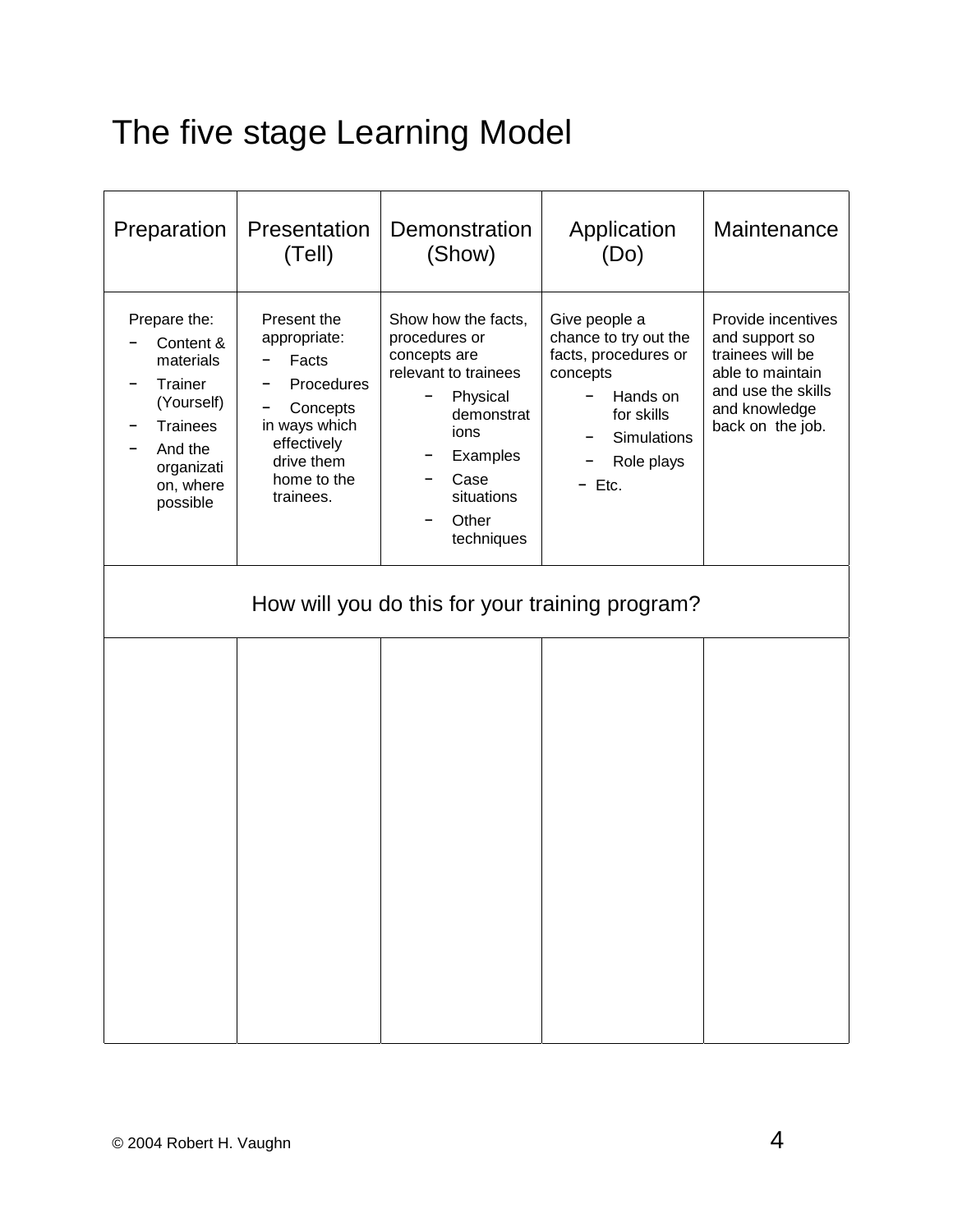## *Differences Between Child and Adult Learning*

| <b>Characteristics</b>                        | <b>Child</b>                                                                                                                                                                                                                                                                               | <b>Adult</b>                                                                                                                                                                                                                                                                                                                                                             |  |
|-----------------------------------------------|--------------------------------------------------------------------------------------------------------------------------------------------------------------------------------------------------------------------------------------------------------------------------------------------|--------------------------------------------------------------------------------------------------------------------------------------------------------------------------------------------------------------------------------------------------------------------------------------------------------------------------------------------------------------------------|--|
| <b>Method of Operating</b><br>in general      | Dependent and varied with<br>$\bullet$<br>few common experiences.<br>Don't know their own needs.<br>$\bullet$<br>Have trouble relating learning<br>$\bullet$<br>to real world.<br>Often unable to understand<br>relevance due to limited<br>experiences.<br>Often willing to try and fail. | Independent, yet with many<br>common experiences.<br>Capable of Self-Direction.<br>$\bullet$<br>High need for relevance. Will<br>ask: "What's in it for me?" and<br>expect a good answer.<br>Seek out training to cope<br>with life change events.<br>More accurate; avoid trial<br>$\bullet$<br>and error.                                                              |  |
| <b>Method of operating</b><br>during training | High dependence on trainer.<br>$\bullet$<br>Child to parent relationship.<br>$\bullet$<br>Trainer develops curriculum.<br>$\bullet$<br>Learn mostly for future use.<br>$\bullet$                                                                                                           | Learners can learn from<br>each other as well as trainer.<br>Adult to adult relationship.<br>Learners may help define<br>their needs.<br>Learn for immediate needs<br>as well as future use.<br>May need time to unlearn<br>ideas.                                                                                                                                       |  |
| Implications for the<br>trainer               | Expert - giver of information.<br>$\bullet$<br>Need to provide simple,<br>$\bullet$<br>common illustrations.<br>Must give frequent examples<br>$\bullet$<br>to learners.<br>Hard to find common<br>$\bullet$<br>denominators to build on.<br>"Survey" courses work well.                   | Catalyst - arranger of<br>training experiences. Also<br>mediator, facilitator, processor<br>and occasionally expert.<br>Can and should draw on<br>$\bullet$<br>the learner's prior experience<br>and use their examples to<br>illustrate points.<br>Instructor can use<br>analogies, similes, etc.<br>Avoid survey courses;<br>focus on specific problems and<br>issues. |  |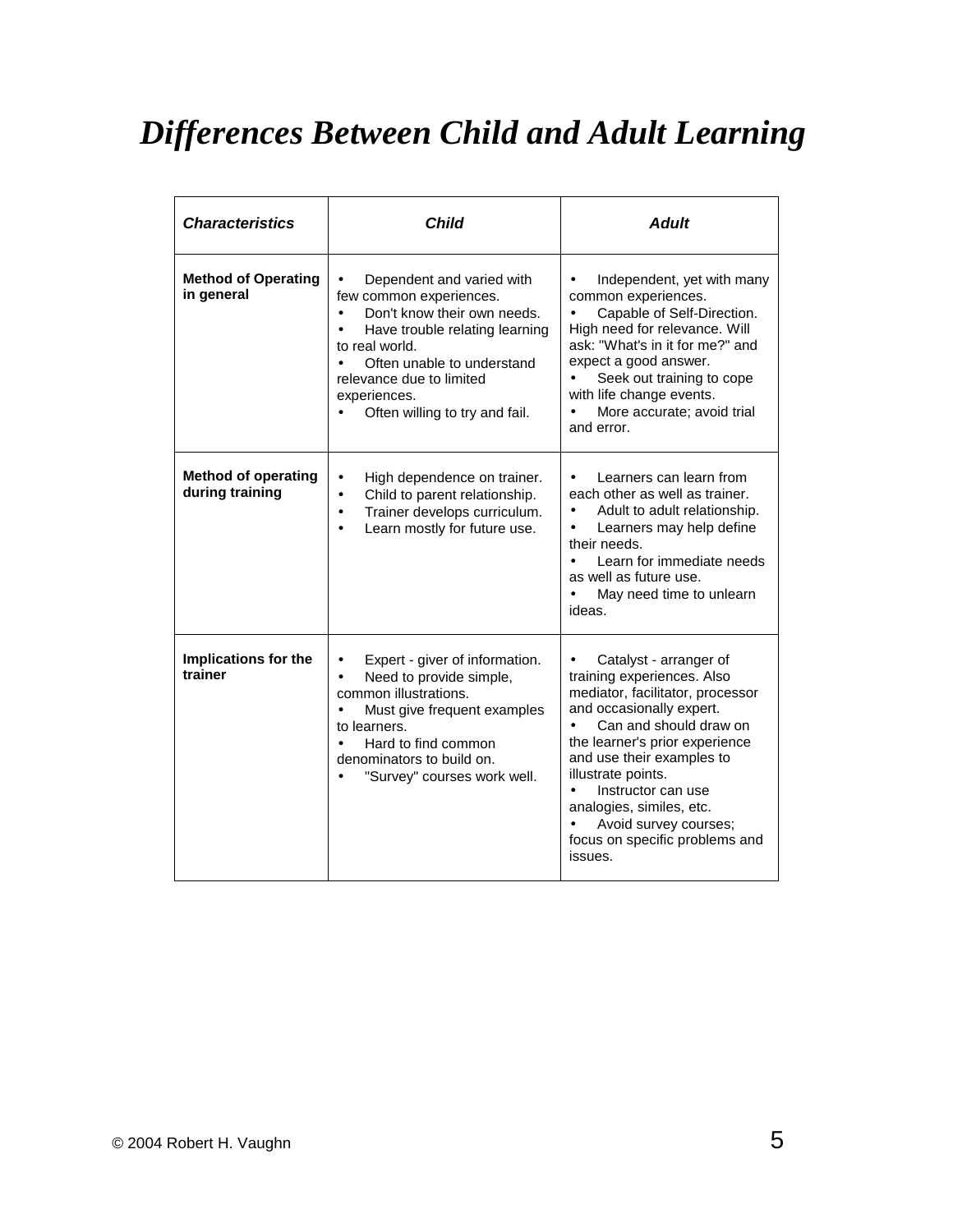## A couple of the many adult learning style models

#### *VAK* (Visual, auditory & kinesthetic)

Adults may be visual, auditory or kinesthetic learners (or combinations)

**V**isual is the most common first preference. We learn most of what we know visually. Make training visual by using enhancements to lectures such as handouts, readings, videos, overhead slides, computer projections, models, demonstrations, writing key words on the whiteboard or a flip chart, etc.

**A**uditory learners do learn by listening rather than (or most likely in addition to) visual or kinesthetic. Clearly organize your thoughts and carefully describe and exemplify the facts, procedures and concepts in a clear and loud enough voice to be heard and understood. Expect and allow time for questions and expansion of ideas. Techniques include lecture, enhanced lecture, discussion, etc

**K**inesthetic learners need to be active in order to assimilate information. Give them exercises and experiments to try out and apply the concepts. Let them move about the room. Encourage them to actively take notes. Allow them some freedom to play with props, etc. Techniques include any from the experiential category, such as field trips, exercises, puzzles and games, inbaskets, role plays, etc.

#### *Kolb's* model

Adults may learn best by abstract conceptualization, active experimentation, reflective observation, or concrete experiences

Persons with a strong conceptualization mode rely heavily on logical thinking and rational evaluation. They learn best in authority directed, impersonal learning situations. They don't do well with a lack of structure.

Persons with a strong experimentation mode rely heavily on doing things to learn. They like projects, experiments, exercises & group discussion. They dislike passive learning such as lectures.

Persons with a strong experiential mode learn best when they get specific examples in which they can become involved and rely on feeling based judgments. They work with peers, rather than authority.

Persons with a strong reflection mode rely on careful observation and making impartial judgments based on lectures and other inputs. They learn well independently.

Kolb's model actually combines these categories into Accomodators (High active learners requiring specific information), Convergers (High active learners who can deal more conceptually), Divergers (High reflectives who want concrete information), and Assimilators (Highly reflective learners who can deal with abstractions).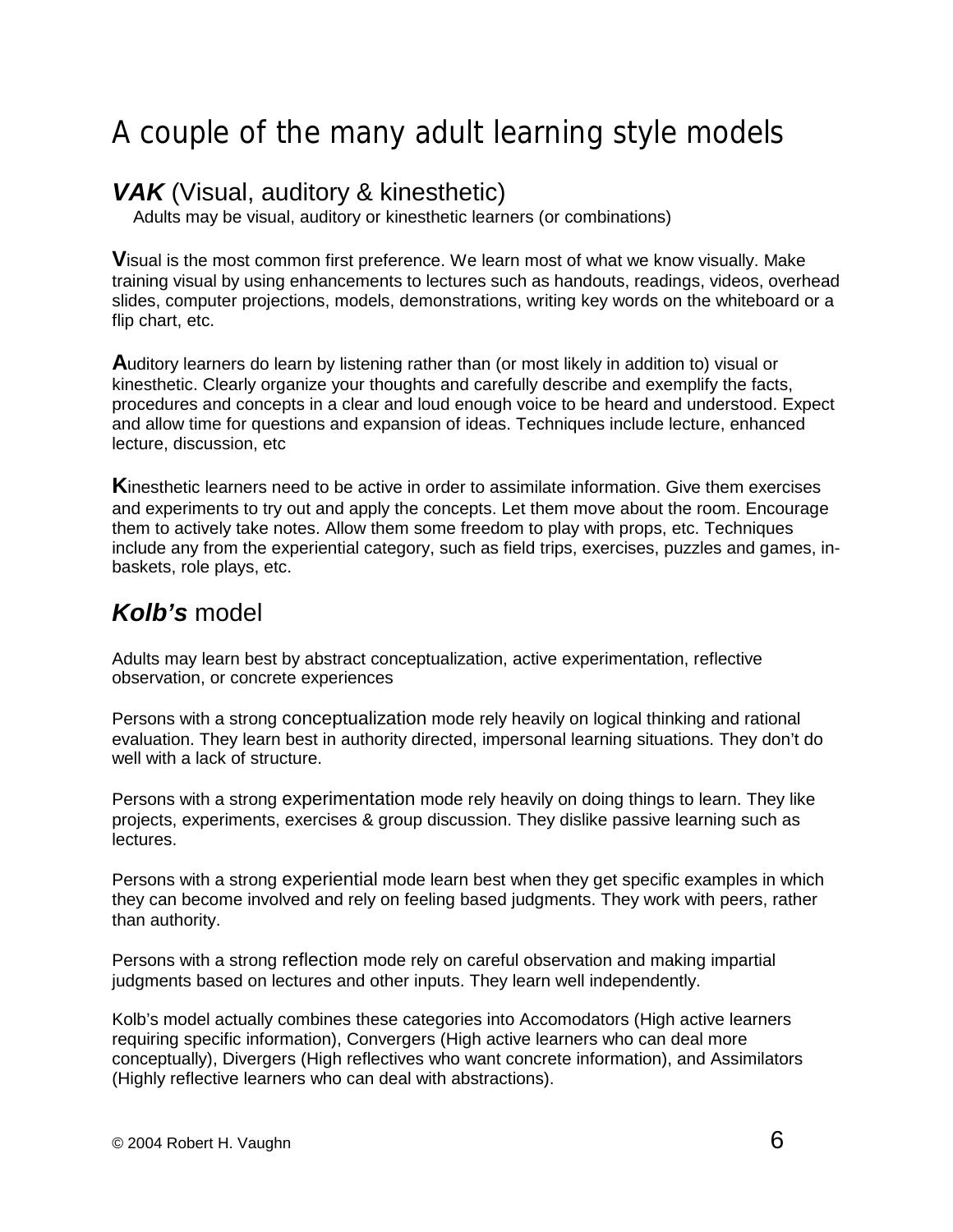## *Deductive vs. Inductive Training*

| <b>Variable</b>                                                                                                | <b>Use Inductive when</b> | <b>Use Deductive when</b> |
|----------------------------------------------------------------------------------------------------------------|---------------------------|---------------------------|
| <b>Trainees' entering</b><br>behavior (level of<br>knowledge or skill)                                         |                           |                           |
| Nature of subject                                                                                              |                           |                           |
| <b>Trainer's ability</b>                                                                                       |                           |                           |
| <b>Time limitations</b><br><b>Preparation</b><br>$\bullet$<br><b>Delivery</b><br>$\bullet$<br><b>Retention</b> |                           |                           |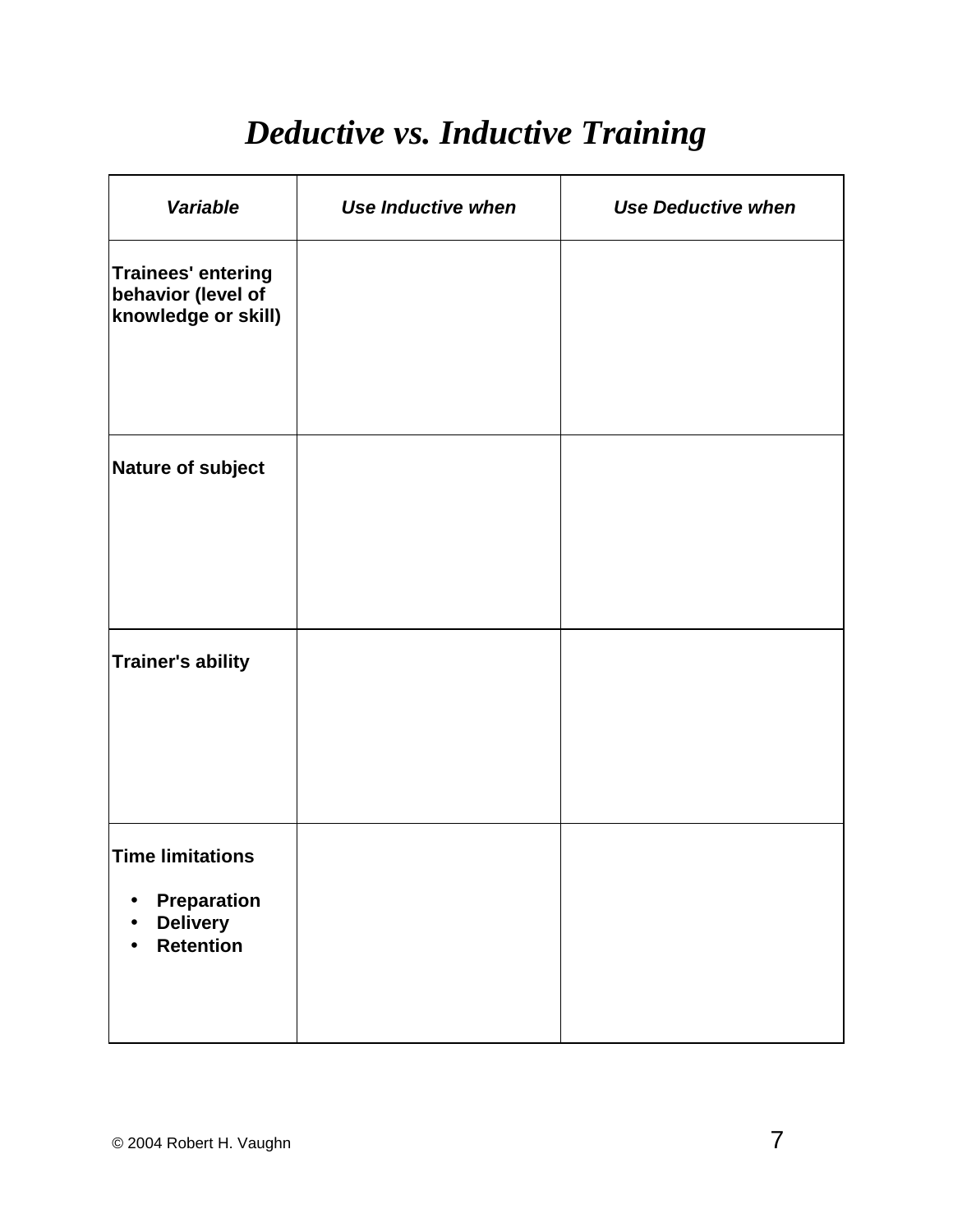## *Objectives used in Training*

| <b>Training Model</b><br>of Objective<br>Levels      | Example:<br><b>Upon completion</b><br>of the training,<br>the trainee will                                                                                                | Example<br><b>Measurement</b>                                                                                                                                                                                                                                                                                                                                                         | <b>Bloom's Taxonomy</b><br>Equivalent                                                                                                                                                                                                               |
|------------------------------------------------------|---------------------------------------------------------------------------------------------------------------------------------------------------------------------------|---------------------------------------------------------------------------------------------------------------------------------------------------------------------------------------------------------------------------------------------------------------------------------------------------------------------------------------------------------------------------------------|-----------------------------------------------------------------------------------------------------------------------------------------------------------------------------------------------------------------------------------------------------|
| (1) Attitude or<br><b>Awareness</b>                  | Be aware of the<br>company's<br>organization<br>structure, products<br>and major<br>competitors in the<br>industry.                                                       | Student surveys - also<br>called "Smile sheets":<br>"As a result of training, are<br>you aware of the<br>company's organization<br>structure? () Yes () No"                                                                                                                                                                                                                           | Cognitive: Knowledge<br>Affective: Receiving<br>Psychomotor: No                                                                                                                                                                                     |
| (2) Knowledge                                        | Be able to list the<br>six steps in<br>completing a Form<br>2101.                                                                                                         | Written or oral testing:<br>"List the six steps required<br>to complete a Form 2101."                                                                                                                                                                                                                                                                                                 | Cognitive: Comprehension,<br>Application, Analysis;<br>Affective: Responding<br>Psychomotor: No                                                                                                                                                     |
| $(3)$ Skill<br>$\checkmark$ Cognitive<br>Psychomotor | Be able to compute<br>the correct interest<br>rate for an<br>application.<br>Given a standard<br>tool kit, be able to<br>remove and<br>replace the hard<br>drive in a PC. | Performance tests:<br>"Given five different credit<br>applications, compute the<br>interest rate to be charged<br>with 100% accuracy."<br>Or:<br>"On the table you will find<br>a PC, a standard tool kit,<br>and a new hard drive.<br>Remove the old hard drive<br>and replace it with the new<br>one so the computer boots<br>and operates correctly.<br>You will have 25 minutes." | Cognitive: Application,<br>Analysis, Synthesis,<br>Evaluation;<br>Affective: Organization;<br>Psychomotor: No<br>Cognitive: Application,<br>Analysis, Synthesis,<br>Evaluation;<br>Affective: Organization;<br>Characterization<br>Psychomotor: Yes |
| $(4)$ Job<br>Performance                             | Complete at least<br>ten sales calls per<br>week and close at<br>least 30% of sales<br>with a minimum of<br>\$5000.                                                       | Company records &<br>data external to<br>training:<br>Weekly sales report from<br>accounts receivable office<br>which reflect the standards<br>established.                                                                                                                                                                                                                           | Cognitive: Application,<br>Analysis, Synthesis,<br>Evaluation;<br>Affective: Valuing,<br>Organization &<br>Characterization;<br>Psychomotor: Depends on<br>job                                                                                      |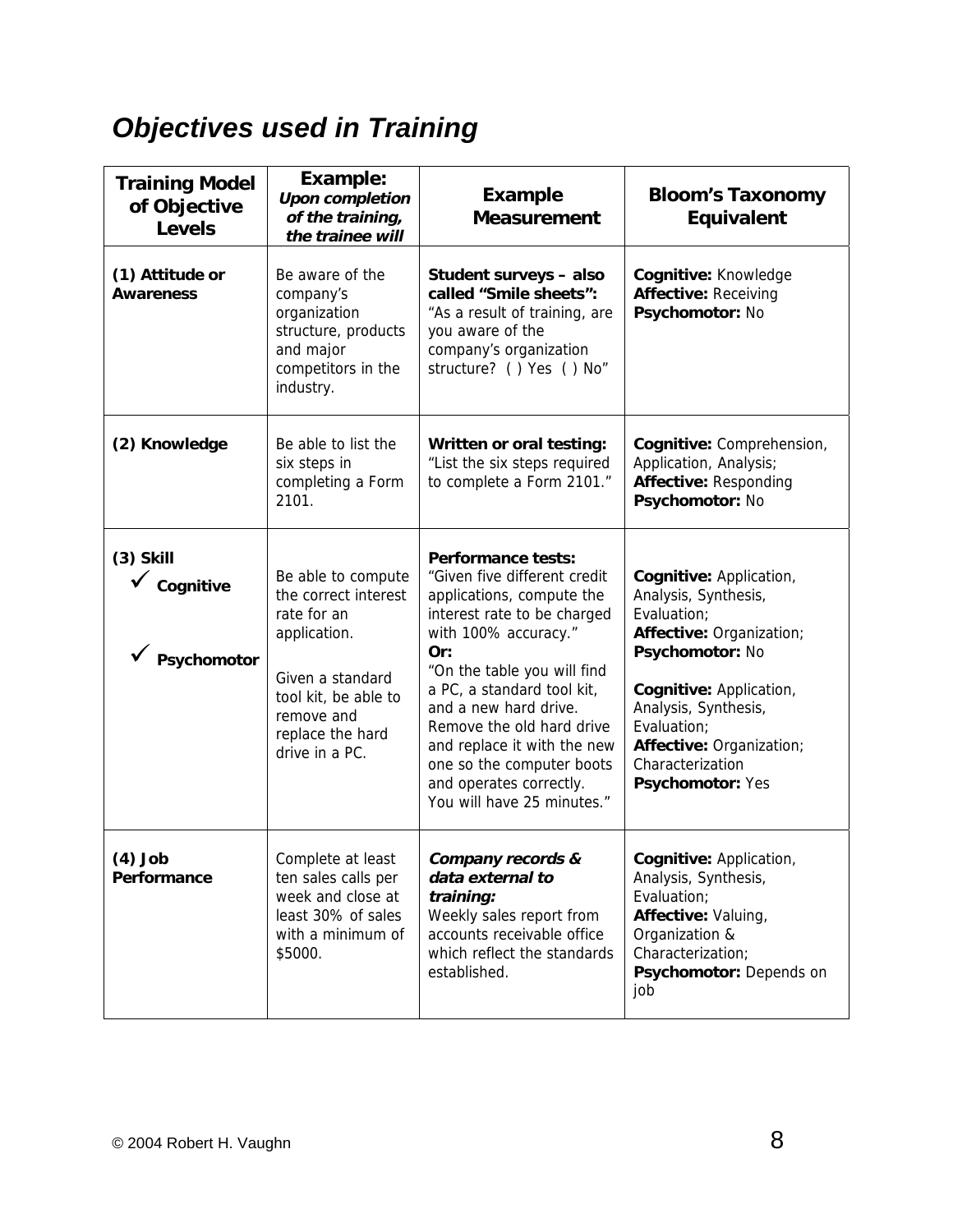### Reasons for Breaking the Class into Sub-Groups

- 1. Learning (retention) is better because learners are responding actively. That is, the instructor is breaking the big S into small S-R-F links. [Stimulus-Response-Feedback]
- 2. The instructor gets more feedback. Responses are coming from all participants, and the instructor can circulate and collect a broad sample of responses.
- 3. Learning is accelerated. Reaching consensus with 3-5 persons is quicker than with 15-20. Participants are thinking more quickly.
- 4. Learners can discover and work things out for themselves. The emphasis is on deductive, not inductive learning.
- 5. Interaction increases synergism. There is better thinking when participants discuss their ideas with one another; ideas beget ideas.
- 6. Emphasis is on adult-to-adult learning (androgogy), rather than parent-to-child learning (pedagogy); we thus avoid dependency on the teacher.
- 7. Sub-groups help to vary the pace, break up a lecture, and increase the level of activity and interest (e.g., as a "pick-me-up" in the mid-afternoon slump).
- 8. The instructor can pair up experienced and inexperienced participants. With the better students helping the poorer ones, everyone learns more.
- 9. A short sub-group assignment can give the instructor some free time ... to make a phone call, study the lesson plan, see why the coffee hasn't arrived, etc.
- 10. If there are some participants who are not responding, the instructor can listen in to their sub-group and get feedback to see if they're "with it."
- 11. One purpose of many workshops is teambuilding (networking). By working in different sub-groups, participants get to know one another better.

### **Techniques for Getting Responses from Every Participant**

People learn not by being told, but by experiencing the consequences of their actions. Putting it another way, it's the learners' response and not just the instructor's stimulus that determines how successful the learning will be. But how can an instructor get the entire group to respond? Unfortunately, most instructors don't even try ... they call on one person at a time (usually the quicker learners or someone who volunteers), thereby depriving the others of an opportunity to respond at their own rate.

- 1. When posing a question, pause 10 seconds before selecting a respondent. Look around the group and restate the question. Give everyone time to formulate a response in their heads, then select a respondent.
- 2. Some questions can be answered by everyone, especially short answer ones.
- 3. Have the participants write the answer on their notepads. You can circulate and read some of the answers before deciding whom to call on.
- 4. From time to time, ask your participants to take a guess on something you're about to give them (e.g., what amount of time does the average manager spend communicating on the job?).
- 5. Distribute handouts that contain the question and space for the answer. After each major teaching point (say, five minutes on the average), have them respond to the next question. Then give them feedback before proceeding.
- 6. Ask for a show of hands. This is especially useful when you want to polarize a group on a dichotomous issue. For example, "How many of you think the average worker is mainly interested in money? How many disagree?"
- 7. Have participants respond to their neighbor, working in groups of 2 or 3. For example, "Turn to your neighbor and tell one another what percentage of your time you think is beyond your control."
- 8. Allow time for silent decision or reflection on questions that don't require an overt response because you know that participants will answer it to themselves. For example, "When did you last send a note commending one of your workers for a job well done?"

**Source:** Edited from notes by Scott Parry, PhD. Scott is the recently retired president of Training House, Inc., a Princeton, N.J., educational consulting group, and a past national president and a frequent presenter at ASTD (formerly the American Society for Training and Development) national conferences.